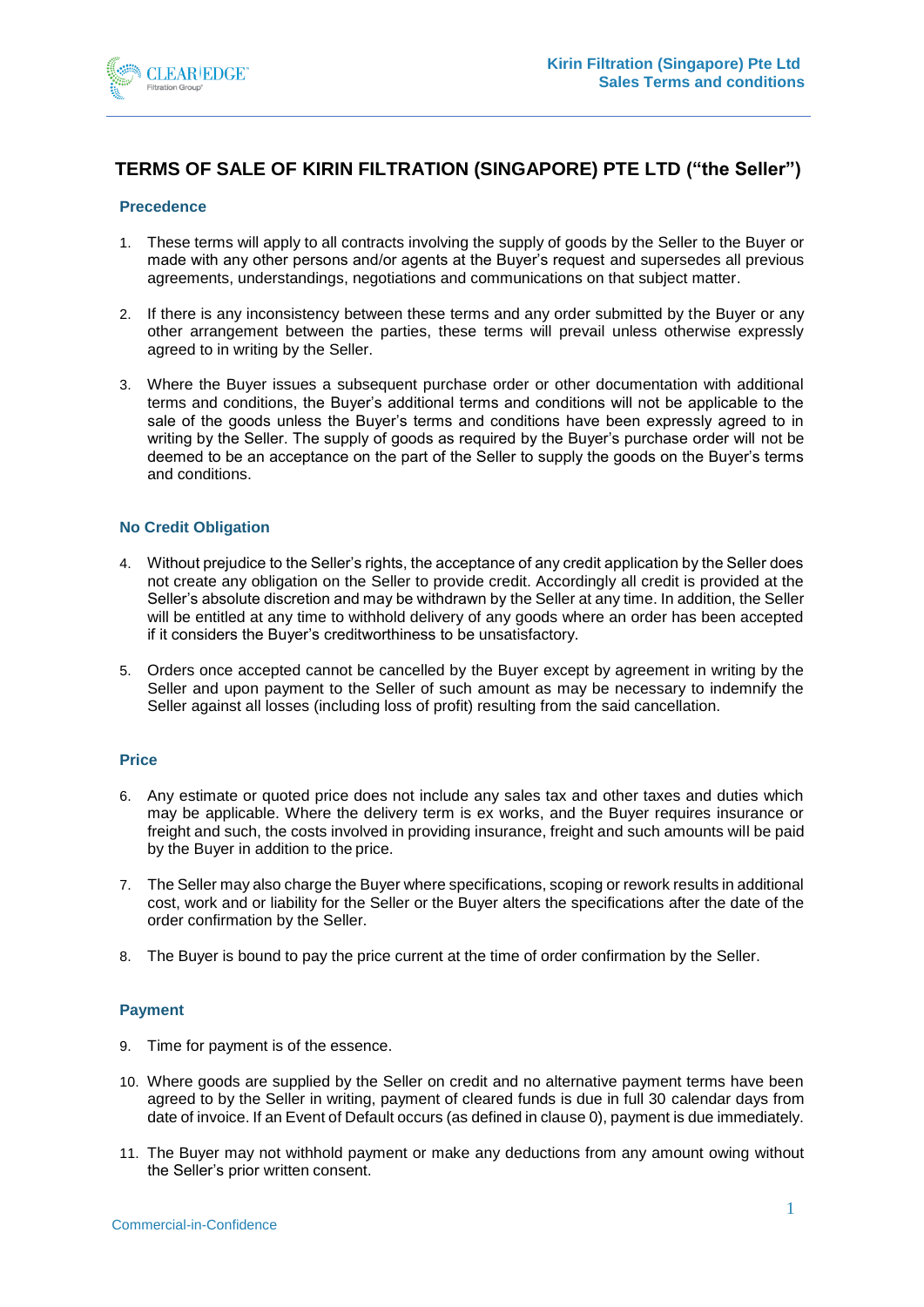

# **Delivery**

- 12. Delivery will be as per the delivery terms as confirmed by the Seller's order confirmation.
- 13. The Buyer shall inspect the goods forthwith on delivery. No claim for short or wrongful delivery, non-conformity with specification or other overt breach of contract will be valid or entertained by the Seller unless received in writing by the Seller within 14 days after date of delivery.
- 14. The Seller may deliver the goods by instalments where practical.
- 15. No goods shall be returned without the express written of the Seller. Goods specially made to the Buyer's specific requirements are not returnable. Where the Seller authorises the return of any goods, any freight or carriage incurred shall be for the account of the Buyer.
- 16. If the Seller fails to deliver the goods or makes defective delivery of part of the goods, the Buyer is not entitled to cancel the contract but will provide the Seller with 14 days' notice to rectify the delivery or defective workmanship.
- 17. Any time stated for delivery of the goods is a reasonable estimate only. The Seller is not liable for any delay in delivery or non-delivery of the goods caused by any factor beyond the Seller's reasonable control.
- 18. In addition to the Buyer's obligation to accept delivery of and pay for the quantity of goods ordered, the Seller may also in its discretion require the Buyer to accept delivery of and pay for +/- 10% of the quantity of rolled goods ordered and delivered.
- 19. If the Buyer refuses to accept delivery of any of the goods, the Seller may charge the Buyer for any additional costs incurred as a result, including storage and transportation costs.

## **Risks**

- 20. The risk of any loss, damage to or deterioration of the goods passes to the Buyer upon delivery as per the delivery terms set out on the Seller's order confirmation.
- 21. The Buyer will insure the goods for their full replacement value for the benefit of the Seller until ownership of the goods has passed to the Buyer.

## **Ownership**

- 22. Ownership of the goods remains with the Seller and does not pass to the Buyer until the Buyer pays the full amount owing for the goods and any other moneys owing by the Buyer to the Seller.
- 23. While ownership of the goods remains with the Seller:
	- 23.1 The Buyer must store the goods in accordance with the Seller storage specifications, in its original packaging, away from direct sunlight, properly segregated and stored in-doors and clearly identify them as belonging to the Seller.
	- 23.2 The Seller authorises the Buyer in the ordinary course of business to use the goods or to sell them but only where the Buyer is an approved Seller's agent. This authority is revoked from the time that an Event of Default occurs or the Seller notifies the Buyer in writing that this authority is revoked.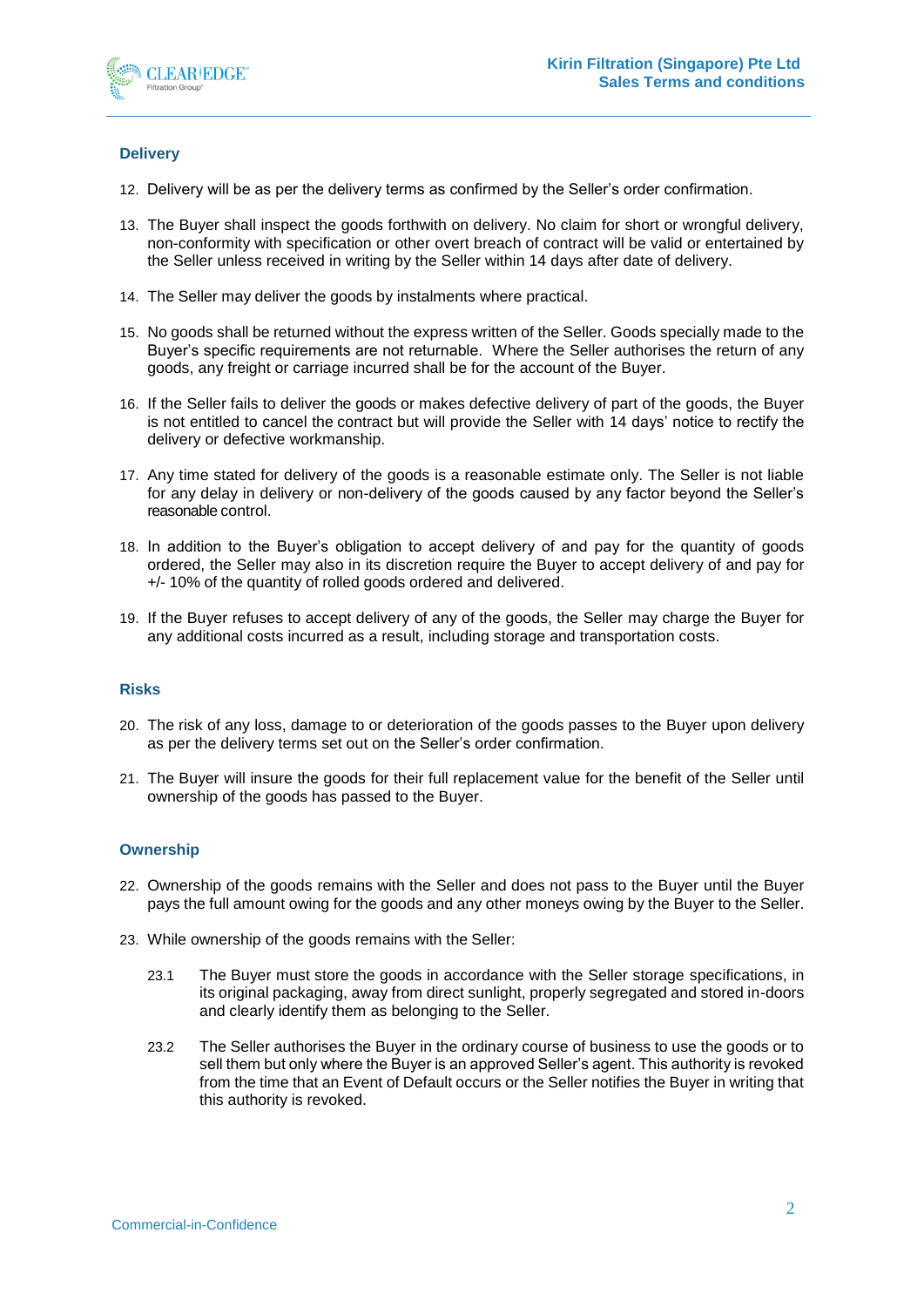

- 23.3 If the Buyer has not paid in full for any goods by the due date, the Seller or its agents may enter the premises where any goods are stored and remove them. The Seller shall not be responsible for any damage caused in entering and removing the goods. The Buyer is liable for all costs incurred by the Seller in entering and removing the goods. The Seller may resell, where practical, any of the goods and apply the proceeds in reduction of the debt owed by the Buyer to the Seller.
- 24. If the Buyer resells or uses the goods before ownership of the goods has passed to the Buyer, the proceeds of such sale or use shall be received and held by the Buyer in trust for the Seller in such portion of the proceeds that does not exceed the Buyer's indebtedness to the Seller. The Seller may at any time by notice in writing require the Buyer to pay to the Seller the proceeds of the sale or of the use of the goods already received and/or used by the Buyer.
- 25. The Seller reserves the right to audit the Buyer's records to determine that all payments received and made has been done in a correct and timely manner.

## **Warranty**

- 26. Subject to compliance by the Buyer to the Seller's Storage Specifications, the maximum defect correction period will be twelve (12) month's from the date of delivery of the goods in accordance with the delivery terms as set out in the Seller's order confirmation.
- 27. For purposes of these terms, "defect" or "defective" means any defective aspect of the goods not in accordance with these terms, or any damage, deficiency, fault in workmanship of the goods directly caused by the Seller. Defective does not mean or include any inadequacy in design, performance or any intended purpose not agreed to expressly in writing by the Seller or failure by the Buyer to comply with the Seller's Storage Specifications.
- 28. Save as set out in these terms and in any written warranty provided by the Seller to the Buyer, the Seller gives no warranty in respect of the goods or any services to which these terms apply and all conditions and warranties expressed or implied by statute, common law, equity, trade custom or usage or otherwise howsoever are excluded to the maximum extent that such exclusion is permitted by law.

## **No Representations**

- 29. The Seller, to the fullest extent permitted by law, accepts no liability for any claim by the Buyer or by any other person including any claim relating to or arising from any conditions, warranties or representations as to fitness or suitability for any purpose, merchantability or otherwise whether express or implied by law, trade custom or made by any agent or representative which are not expressly confirmed by the Seller in writing. The Buyer agrees to indemnify the Seller against any claim by any other person against the Seller.
- 30. No statement description information or warranty condition or recommendation contained in any catalogue price list, advertisements or communication or made verbally by any of the Agents or employees of the Seller shall be construed to enlarge vary or over-ride in any way, any of these conditions.
- 31. Nothing in these terms is intended to have the effect of contracting out of the provisions of any fair trading legislation or consumer guarantees legislation except to the maximum extent permitted by those legislations and these terms are to be modified to the extent necessary to give effect to that intention.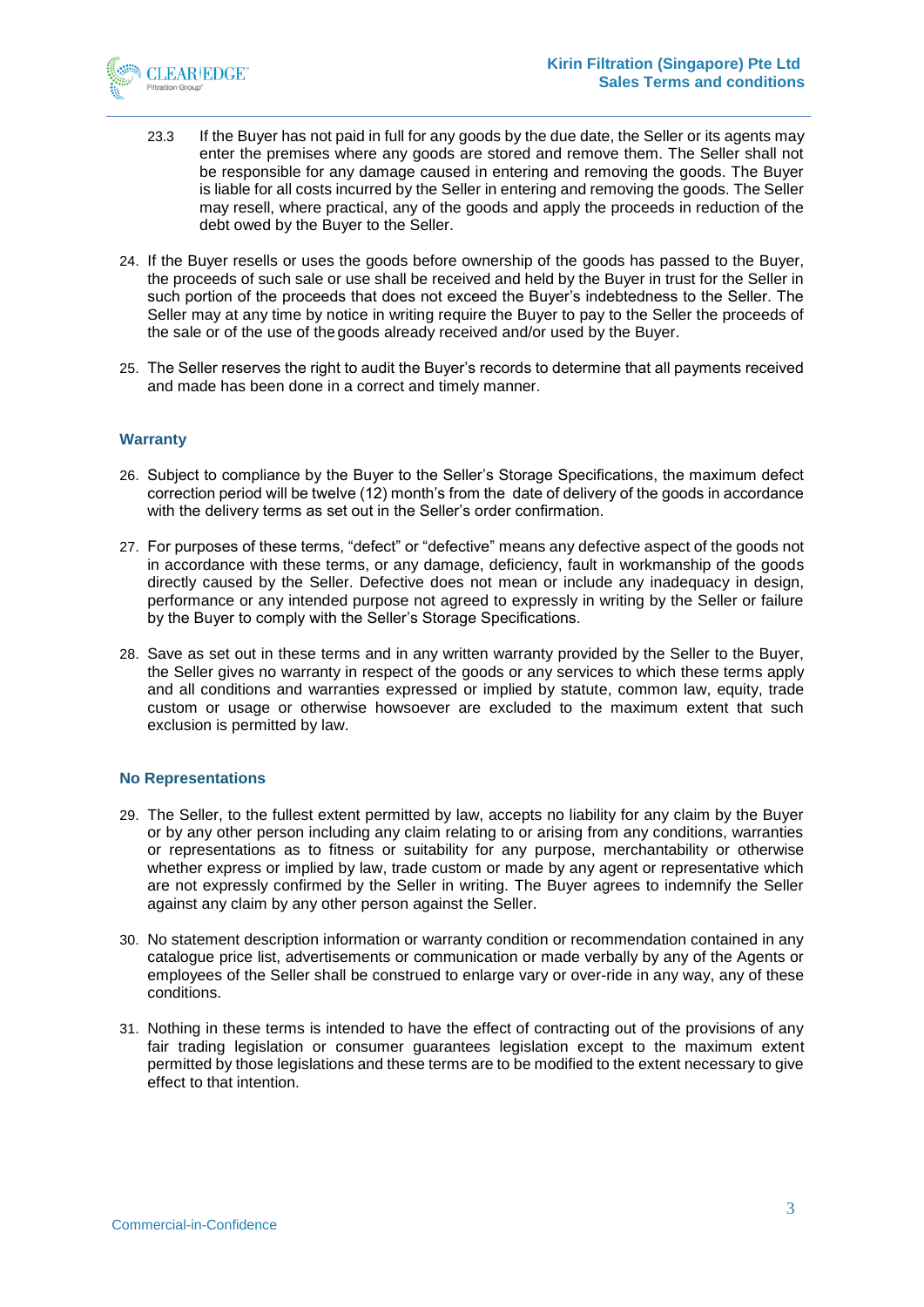

#### **Intellectual Property**

- 32. The Buyer warrants that the use by the Seller of any designs or instructions supplied by the Buyer will not infringe the patents, trademarks, designs or copyright of any other person and the Buyer agrees to indemnify the Seller against any claim relating to or arising from the infringement of any such intellectual property of any other person.
- 33. The Buyer shall indemnify the Seller against all costs claims and damages incurred or threatened arising out of any alleged infringement of patents, trademarks or copyright occasioned by the manufacture or sale of the Goods made to the specifications or special requirements of the Buyer.
- 34. The Buyer acknowledges and agrees that nothing in these terms grant the Buyer any Intellectual Property Rights or any rights in any Intellectual Property owned, licensed or paid for by the Seller.

#### <span id="page-3-0"></span>**Default**

- 35. If an Event of Default occurs, the amount owing for the goods shall immediately become due and payable notwithstanding that the due date for payment has not arisen.
- <span id="page-3-2"></span>36. If the Buyer does not pay to the Seller the price for the goods by the due date, the Seller may do one or more of the following:
	- 36.1 Suspend its performance of or cancel any contract between the Seller and the Buyer;
	- 36.2 Withdraw any previously agreed credit, discounts or special terms;
	- 36.3 Charge interest at the Interest Rate (as defined in clause [0\)](#page-3-1) (plus sales tax or other taxes and/or duties) from the date on which payment became due until the date the Seller receives payment in full.
- 37. For the purpose of these terms, an Event of Default means:
	- 37.1 The Buyer fails to pay the Seller for the goods by the due date; or
	- 37.2 The Buyer commits an act of bankruptcy; or
	- 37.3 If the Buyer is a company, the Buyer has resolved or the Buyer or any of its creditors has applied to liquidate the Buyer, the Buyer becomes insolvent or a receiver or manager is appointed in respect of any part of its assets or business; or
	- 37.4 The Seller has reasonable grounds for believing that any of the events described in this clause are about to occur.
- <span id="page-3-1"></span>38. For the purpose of clause [0,](#page-3-2) "Interest Rate" means a rate per annum equal to 3% above that charged, or which would be charged, to the Seller by the Seller's principal banker from time to time during the relevant period.

#### **Force Majeure**

39. The Seller shall be entitled at its option to determine, delay or cancel delivery or reduce the amount delivered, notwithstanding anything to the contrary herein contained, and the Seller shall not be liable in or for any damages for any breach or non- observance of any of its obligations contained herein which results from or is caused by reason of or on account of any circumstances beyond its control, including (without prejudice to the generality of the foregoing) acts of god, natural hazards occurring outside human control, acts of the public enemies, revolution, rebellion, insurrection, military or usurped power, riots, civil commotions, strikes, lock outs or other industrial disputes or disturbances, confiscation, expropriation, requisition or transfer by or under the order of any government, public or local authority, or any inevitable accident, or any combination of these circumstances.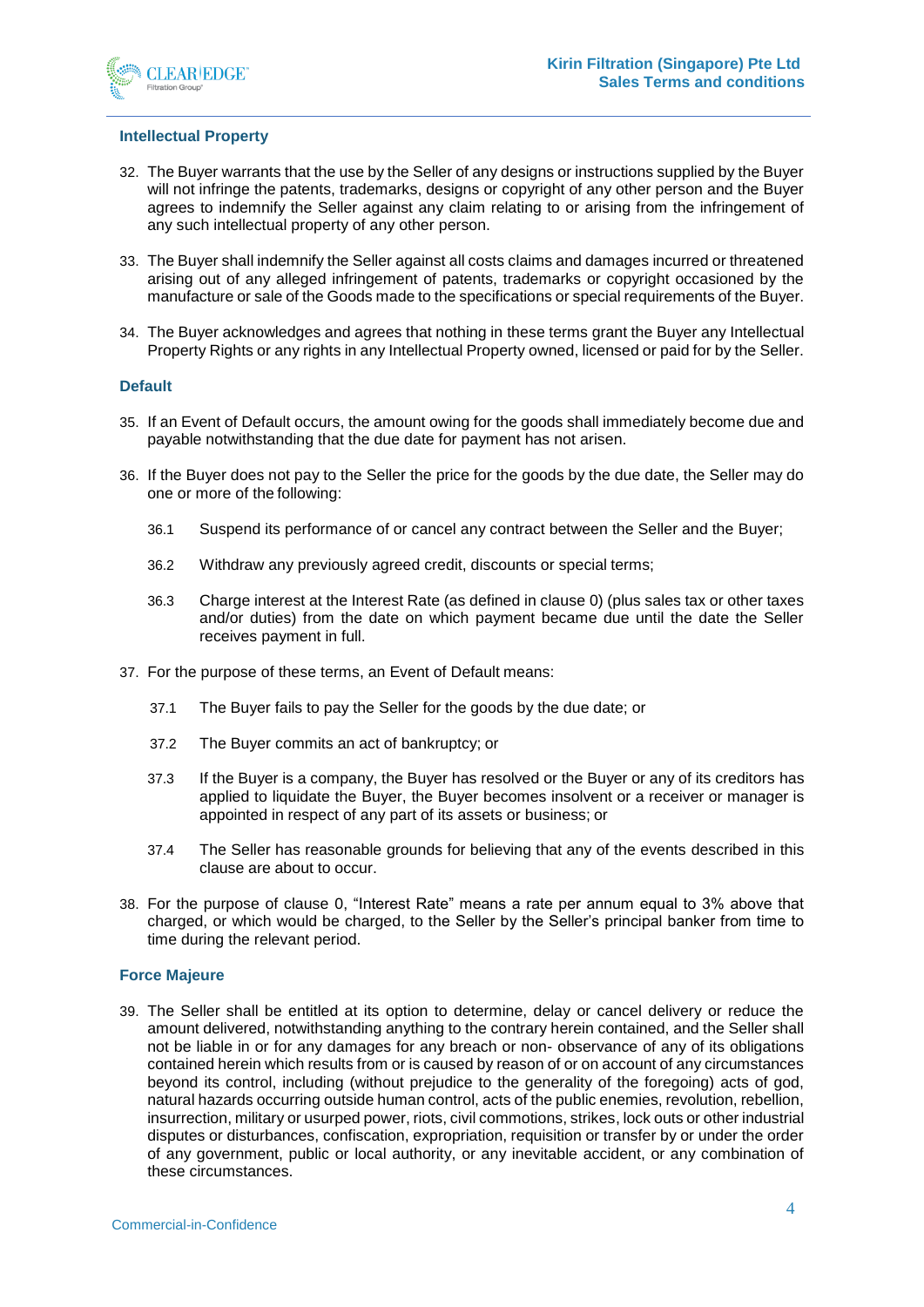

# **Limitation of Liability**

- 40. Without limiting this clause, the Seller's liability to the Buyer or any other person under any claim shall not exceed the price of the goods or the cost of repairing or replacing the goods, whichever is the lesser.
- 41. The Seller shall not be responsible, obligated, or liable for any injury or damage resulting from an application or use of its goods, either singly or in combination with other products. The Seller's sole liability for breach of warranty or any other claim shall be limited to repair or replacement of the goods or return of the purchase price, at the Seller's sole option.
- 42. The Seller shall not be liable for damages, including but not limited to consequential, incidental, punitive, loss of profit, liquidated or special damages arising out of or in connection with the delivery, use or performance of the goods or arising out of acceptance of these terms.
- 43. The Buyer shall indemnify the Seller against all liability, cost, or expense that may be sustained by the Seller because of any loss, damages and/or injury arising out of or in connection with the Buyer's use of the goods.

## **Confidentiality**

- 44. The Buyer agrees that it may be given access to, or come into possession of, confidential information of the Seller which information may contain details about the employees, customers and suppliers, trade secrets, proprietary data, information regarding price sensitivity, market position, finances, operations, strategies, business plans, products, services, agreements and transactions, the Seller's intellectual property and/or other information that is specifically designated in writing as confidential of the Seller.
- 45. Any drawings, illustrations, confidential information and specifications prepared by the Seller in reply to the Buyer remain the property of the Seller and must not be communicated to any third party without the Seller's previous written permission. The Buyer hereby undertakes that it shall not discuss any information contained herein with any third party without the prior written consent of the Seller. Any drawings and illustrations prepared in connection with the supply of the goods or contained in the Seller's price list, are not binding as to dimensions or details unless it is specifically stated on such drawings or illustrations that dimensions or details are binding.
- 46. Any confidential information of the Seller remains the property of the Seller and the Buyer may not make it public at any stage and will ensure that it will be kept confidential even after termination of the supply of the goods.
- 47. The Buyer may only disclose the Seller's confidential information as required by law. In the event where the Buyer is obligated to disclose any of the Seller's confidential information under this clause, the Buyer will immediately notify the Seller of the disclosure and the full extent of the confidential information disclosed.
- 48. In the event of a breach of the Buyer's confidentiality obligations, the Seller is entitled to will initiate, without delay legal action for damages plus an injunction against the Buyer, whether or not the Buyer directly or indirectly benefitted from the breach or not.
- 49. These confidentiality obligations continue to apply after these terms end and, if requested by the Seller, the Buyer must immediately must:
	- 49.1 return or destroy the Seller's confidential information and delete any electronic copies saved on its computers; and
	- 49.2 immediately provide the Seller with a written declaration to the effect that it has complied with its obligations under this clause.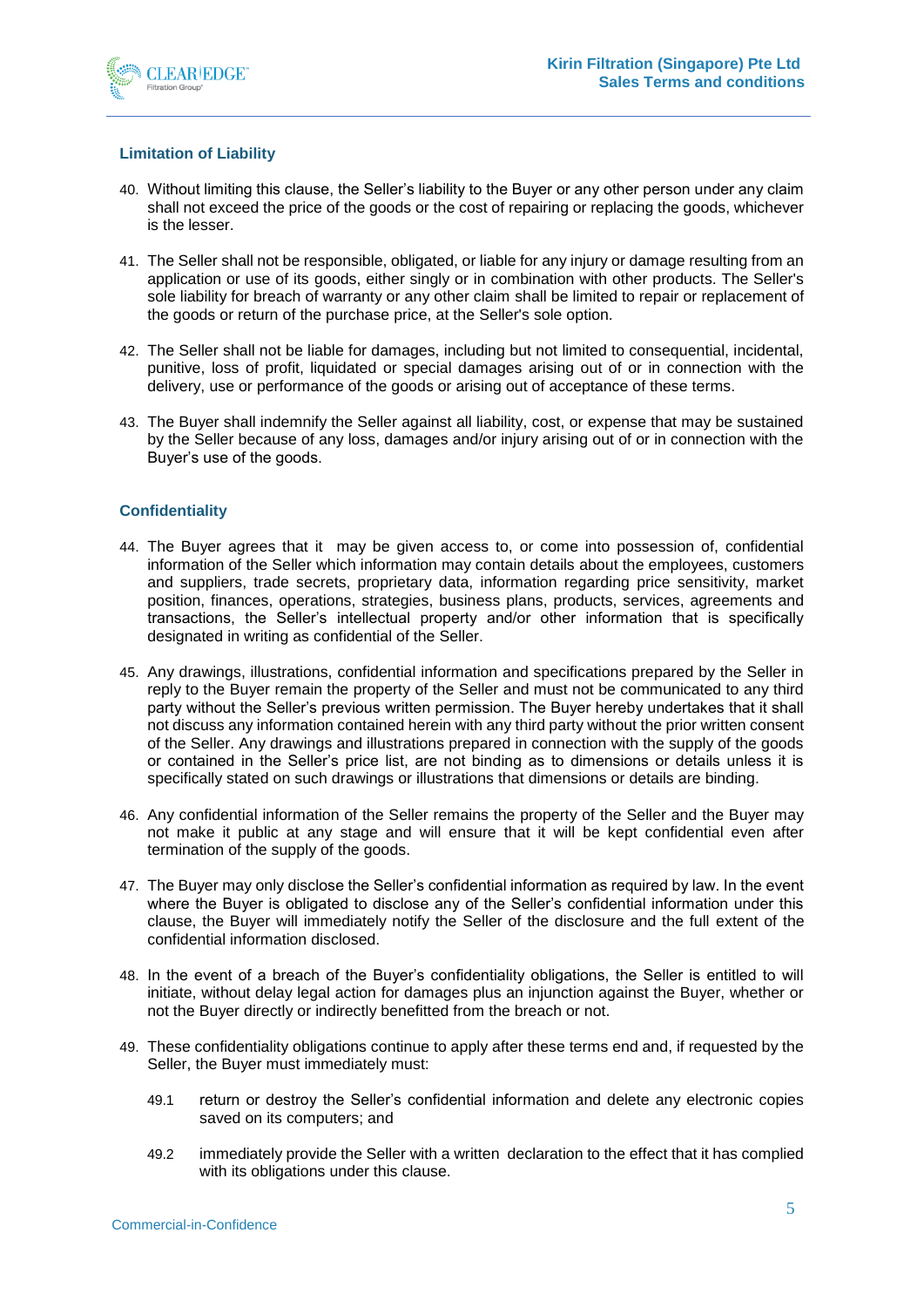

# **Storage Specifications**

- 50. The goods must be stored in accordance with the Seller's Storage Specification as set out below and as detailed in the Supplier's order confirmation:
	- 50.1 The goods must be kept in its original sealed packaging, including any cardboard or wooden box packaging provided;
	- 50.2 Storage must be in a safe and secure environment, free from any exposure to external damage, contamination and/or exposure to rodents, pests and feral animals;
	- 50.3 The goods must not be exposed to strong temperature and humidity fluctuations;
	- 50.4 Ideal conditions for transportation are between +5°C and 30°C and 55%-60% relative humidity;
	- 50.5 Extreme temperature conditions must be avoided, either direct heart (exceeding 50°C) as goods may become softened or cold conditions (lower than 5°C) as the goods may become brittle and prone to flex fatigue;
	- 50.6 Ideal storage conditions are +23°C and 50% relative humidity (standard climate according to DIN EN ISO 139);
	- 50.7 Once the goods are opened for installation, the goods must be installed in process quickly and the opened goods must not be exposed to the environment for excessive periods (e.g. exposure to the environment for longer than 8 hours);
	- 50.8 The goods must not be subjected to sub-zero temperatures. Where the goods have been exposed to sub-zero temperatures, it should be brought back to ambient temperatures for at least one hour before use;
	- 50.9 Avoid exposure to direct sunlight / UV light;
	- 50.10 Avoid exposure to noxious gases and reducing agents;
	- 50.11 Avoid exposure to moisture;
	- 50.12 Care must be taken when using material handling equipment with internal combustion engines as the goods may be flammable.

## **Arbitration**

- 51. The Parties will attempt in good faith to resolve any dispute, controversy or claim arising out of or in relation to this these terms through negotiations between the senior management of each party with authority to settle the relevant dispute.
- 52. If the dispute cannot be settled amicably within thirty (30) days from the date on which either party has served written notice on the other of the dispute then the matter will be referred to arbitration. Where a dispute cannot be settled amicably, all disputes arising out of or in connection with these terms and/or supply of the goods shall be submitted to the Singapore International Arbitration Centre ("SIAC") and shall be finally settled under the Arbitration Rules of the Singapore International Arbitration Centre by one or more arbitrators appointed in accordance with the said Rules in effect at the time of applying for arbitration.
- 53. All arbitration proceedings will be completed in English.
- 54. The arbitral award is final and binding upon both parties.